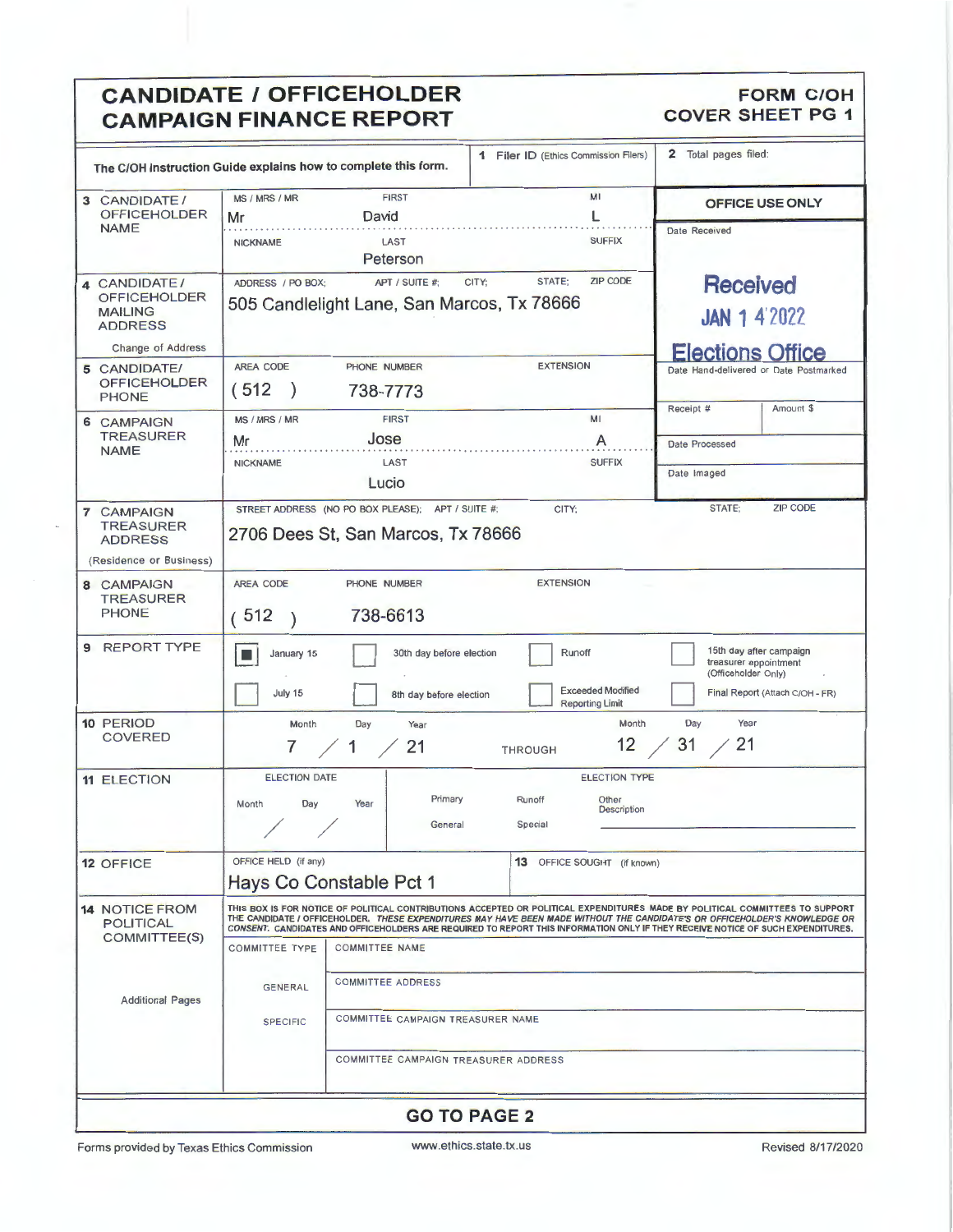# **CANDIDATE/ OFFICEHOLDER CAMPAIGN FINANCE REPORT**

### **FORM C/OH COVER SHEET PG 2**

| <b>17 CONTRIBUTION</b><br><b>TOTALS</b>                                                                                                                                                                                                                  |                                                                                                                                                |     | <b>16 Filer ID (Ethics Commission Filers)</b> |  |  |
|----------------------------------------------------------------------------------------------------------------------------------------------------------------------------------------------------------------------------------------------------------|------------------------------------------------------------------------------------------------------------------------------------------------|-----|-----------------------------------------------|--|--|
|                                                                                                                                                                                                                                                          | 1.<br>TOTAL UNITEMIZED POLITICAL CONTRIBUTIONS (OTHER THAN<br>PLEDGES, LOANS, OR GUARANTEES OF LOANS, OR<br>CONTRIBUTIONS MADE ELECTRONICALLY) | \$  | 0.00                                          |  |  |
|                                                                                                                                                                                                                                                          | <b>TOTAL POLITICAL CONTRIBUTIONS</b><br>2.<br>(OTHER THAN PLEDGES, LOANS, OR GUARANTEES OF LOANS)                                              | \$  | 0.00                                          |  |  |
| <b>EXPENDITURE</b><br><b>TOTALS</b>                                                                                                                                                                                                                      | 3.<br>TOTAL UNITEMIZED POLITICAL EXPENDITURE.                                                                                                  | \$  | 290.00                                        |  |  |
|                                                                                                                                                                                                                                                          | <b>TOTAL POLITICAL EXPENDITURES</b><br>4.                                                                                                      | \$  | 848.50                                        |  |  |
| <b>CONTRIBUTION</b><br><b>BALANCE</b>                                                                                                                                                                                                                    | 5.<br>TOTAL POLITICAL CONTRIBUTIONS MAINTAINED AS OF THE LAST DAY<br>OF REPORTING PERIOD                                                       | \$  | 2,946.64                                      |  |  |
| <b>OUTSTANDING</b><br><b>LOAN TOTALS</b>                                                                                                                                                                                                                 | 6.<br>TOTAL PRINCIPAL AMOUNT OF ALL OUTSTANDING LOANS AS OF THE<br>LAST DAY OF THE REPORTING PERIOD                                            | \$  | 500.00                                        |  |  |
| Notary ID 131135403                                                                                                                                                                                                                                      | Please complete either option below:                                                                                                           |     |                                               |  |  |
|                                                                                                                                                                                                                                                          |                                                                                                                                                |     |                                               |  |  |
|                                                                                                                                                                                                                                                          |                                                                                                                                                |     |                                               |  |  |
| (1) Affidavit<br>NOTARY STAMP/SEAL<br>20                                                                                                                                                                                                                 | Sworn to and subscribed before me by David Peturson<br>, to certify which, witness my hand and seal of office.                                 | 1 U | - this the $14$ day of $190$                  |  |  |
| Signature of officer admin                                                                                                                                                                                                                               | 1G1114<br>ting oall<br>Printed name of officer administering oath                                                                              |     | Title of officer administering oath           |  |  |
|                                                                                                                                                                                                                                                          | OR                                                                                                                                             |     |                                               |  |  |
| (2) Unsworn Declaration<br>My address is the contract of the contract of the contract of the contract of the contract of the contract of the contract of the contract of the contract of the contract of the contract of the contract of the contract of |                                                                                                                                                |     |                                               |  |  |

Signature of Candidate/Officeholder (Declarant)

Forms provided by Texas Ethics Commission www.ethics.state.tx.us Revised 8/17/2020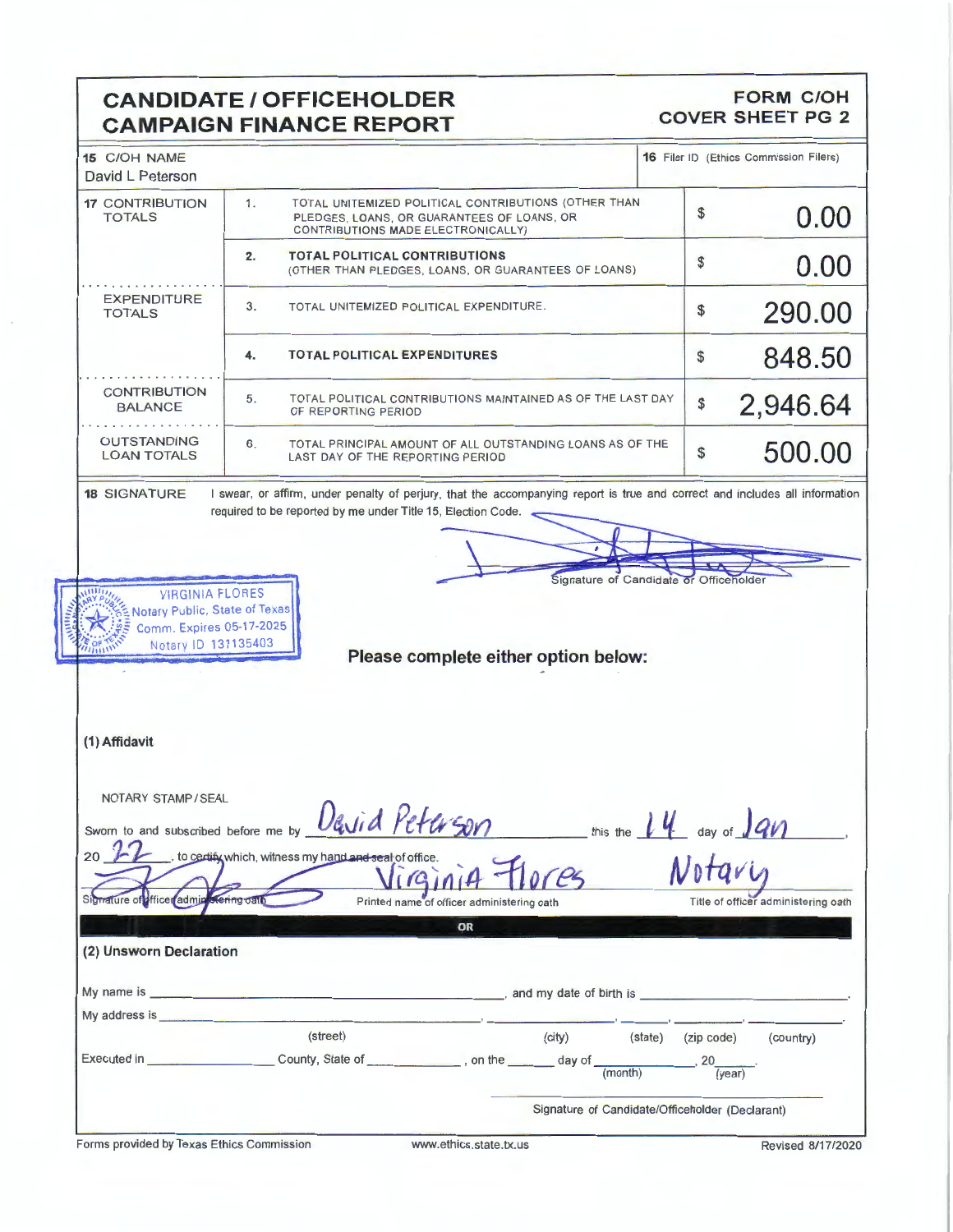# **SUBTOTALS** - **C/OH FORM C/OH**

# **COVER SHEET PG 3**

| 20 Filer ID (Ethics Commission Filers)<br>19 FILER NAME<br>David L Peterson     |                                                                                              |  |                                  |        |
|---------------------------------------------------------------------------------|----------------------------------------------------------------------------------------------|--|----------------------------------|--------|
| 21 SCHEDULE SUBTOTALS<br><b>NAME OF SCHEDULE</b>                                |                                                                                              |  | <b>SUBTOTAL</b><br><b>AMOUNT</b> |        |
| 1.                                                                              | SCHEDULE A1: MONETARY POLITICAL CONTRIBUTIONS                                                |  | \$                               | 0.00   |
| 2.                                                                              | SCHEDULE A2: NON-MONETARY (IN-KIND) POLITICAL CONTRIBUTIONS                                  |  |                                  | 0.00   |
| 3.                                                                              | <b>SCHEDULE B: PLEDGED CONTRIBUTIONS</b>                                                     |  |                                  | 0.00   |
| 4.                                                                              | <b>SCHEDULE E: LOANS</b>                                                                     |  |                                  | 0.00   |
| 5.                                                                              | SCHEDULE F1: POLITICAL EXPENDITURES MADE FROM POLITICAL CONTRIBUTIONS                        |  |                                  | 150.00 |
| 6.                                                                              | SCHEDULE F2: UNPAID INCURRED OBLIGATIONS                                                     |  |                                  | 0.00   |
| 7.                                                                              | SCHEDULE F3: PURCHASE OF INVESTMENTS MADE FROM POLITICAL CONTRIBUTIONS                       |  |                                  | 0.00   |
| 8.<br>SCHEDULE F4: EXPENDITURES MADE BY CREDIT CARD                             |                                                                                              |  | S.                               | 0.00   |
| 9.                                                                              | SCHEDULE G: POLITICAL EXPENDITURES MADE FROM PERSONAL FUNDS                                  |  |                                  | 0.00   |
| 10.                                                                             | SCHEDULE H: PAYMENT MADE FROM POLITICAL CONTRIBUTIONS TO A BUSINESS OF C/OH                  |  |                                  | 0.00   |
| 11.<br>SCHEDULE I: NON-POLITICAL EXPENDITURES MADE FROM POLITICAL CONTRIBUTIONS |                                                                                              |  | \$                               | 408.50 |
| 12.                                                                             | SCHEDULE K: INTEREST, CREDITS, GAINS, REFUNDS, AND CONTRIBUTIONS RETURNED<br><b>TO FILER</b> |  | S                                | 0.00   |

.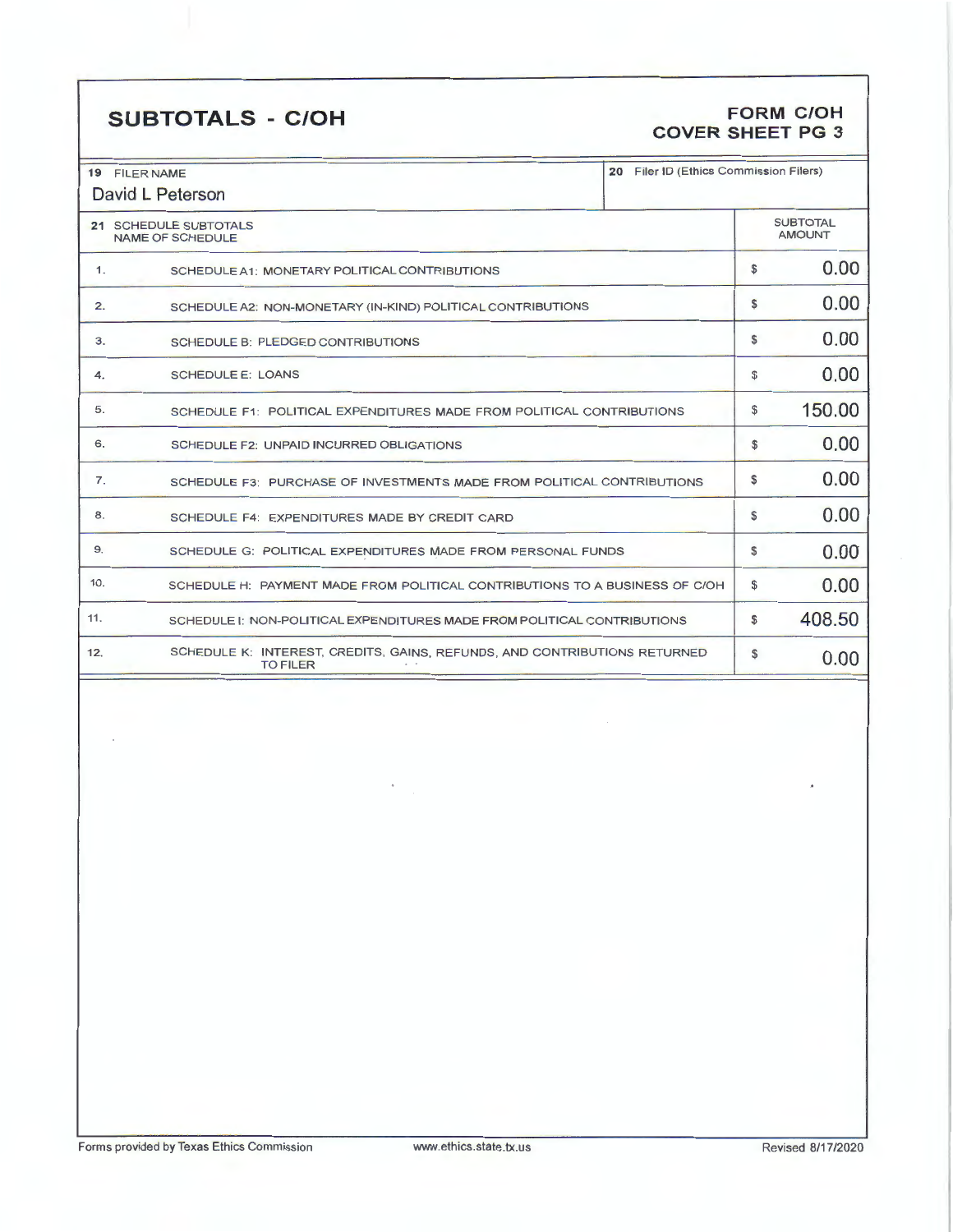## **POLITICAL EXPENDITURES MADE** SCHEDULE **F1 FROM POLITICAL CONTRIBUTIONS**

If the requested information is not applicable, **DO NOT include this page in the report.** 

|                                                                                                                                                                                       | <b>EXPENDITURE CATEGORIES FOR BOX 8(a)</b>                                                                      |                                                                                                                                               |                                                  |                                                                                                                                                                                           |  |  |  |
|---------------------------------------------------------------------------------------------------------------------------------------------------------------------------------------|-----------------------------------------------------------------------------------------------------------------|-----------------------------------------------------------------------------------------------------------------------------------------------|--------------------------------------------------|-------------------------------------------------------------------------------------------------------------------------------------------------------------------------------------------|--|--|--|
| <b>Advertising Expense</b><br>Accounting/Banking<br><b>Consulting Expense</b><br>Contributions/Donations Made By<br>Candidate/Officeholder/Political Committee<br>Credit Card Payment | <b>Event Expense</b><br>Fees<br>Food/Beverage Expense<br>Gift/Awards/Memorials Expense<br><b>Legal Services</b> | Loan Repayment/Reimbursement<br>Office Overhead/Rental Expense<br>Polling Expense<br><b>Printing Expense</b><br>Salaries/Wages/Contract Labor |                                                  | Solicitation/Fundraising Expense<br>Transportation Equipment & Related Expense<br><b>Travel In District</b><br><b>Travel Out Of District</b><br>Other (enter a category not listed above) |  |  |  |
|                                                                                                                                                                                       | The Instruction Guide explains how to complete this form.                                                       |                                                                                                                                               |                                                  |                                                                                                                                                                                           |  |  |  |
| 1 Total pages Schedule F1:<br>1                                                                                                                                                       | 2 FILER NAME<br>David L Peterson                                                                                |                                                                                                                                               |                                                  | 3 Filer ID (Ethics Commission Filers)                                                                                                                                                     |  |  |  |
| 4 Date                                                                                                                                                                                | 5 Payee name                                                                                                    |                                                                                                                                               |                                                  |                                                                                                                                                                                           |  |  |  |
| 08/23/2021                                                                                                                                                                            | Jude Prather, Campaign                                                                                          |                                                                                                                                               |                                                  |                                                                                                                                                                                           |  |  |  |
| $6$ Amount $(3)$<br>150.00                                                                                                                                                            | 7 Payee address;<br>415 N Guadalupe St.                                                                         | City;<br><b>San Marcos</b>                                                                                                                    | State;<br><b>Tx</b>                              | Zip Code<br>78666                                                                                                                                                                         |  |  |  |
| 8                                                                                                                                                                                     | (a) Category (See Categories listed at the top of this schedule)                                                | (b) Description                                                                                                                               |                                                  |                                                                                                                                                                                           |  |  |  |
| <b>PURPOSE</b><br>OF<br><b>EXPENDITURE</b>                                                                                                                                            | Contribution                                                                                                    |                                                                                                                                               | <b>Campaign Contribution</b>                     |                                                                                                                                                                                           |  |  |  |
|                                                                                                                                                                                       | (c)<br>Check if travel outside of Texas. Complete Schedule T.                                                   | Check if Austin, TX, officeholder living expense                                                                                              |                                                  |                                                                                                                                                                                           |  |  |  |
| 9 Complete ONLY if direct<br>expenditure to benefit C/OH                                                                                                                              | Candidate / Officeholder name<br><b>Jude Prather</b>                                                            | Office sought                                                                                                                                 | Office held<br>San Marcos City Council           |                                                                                                                                                                                           |  |  |  |
| Date                                                                                                                                                                                  | Payee name                                                                                                      |                                                                                                                                               |                                                  |                                                                                                                                                                                           |  |  |  |
| Amount (\$)                                                                                                                                                                           | Payee address;                                                                                                  | City;                                                                                                                                         | State;                                           | Zip Code                                                                                                                                                                                  |  |  |  |
| <b>PURPOSE</b><br><b>OF</b><br><b>EXPENDITURE</b>                                                                                                                                     | Category (See Categories listed at the top of this schedule)                                                    | Description                                                                                                                                   |                                                  |                                                                                                                                                                                           |  |  |  |
|                                                                                                                                                                                       | Check if travel outside of Texas. Complete Schedule T.                                                          |                                                                                                                                               | Check if Austin, TX, officeholder living expense |                                                                                                                                                                                           |  |  |  |
| Complete ONLY if direct<br>expenditure to benefit C/OH                                                                                                                                | Candidate / Officeholder name                                                                                   | Office sought                                                                                                                                 |                                                  | Office held                                                                                                                                                                               |  |  |  |
| Date                                                                                                                                                                                  | Payee name                                                                                                      |                                                                                                                                               |                                                  |                                                                                                                                                                                           |  |  |  |
| Amount (\$)                                                                                                                                                                           | Payee address;                                                                                                  | City;                                                                                                                                         | State;                                           | Zip Code                                                                                                                                                                                  |  |  |  |
| <b>PURPOSE</b><br>OF<br><b>EXPENDITURE</b>                                                                                                                                            | Category (See Categories listed at the top of this schedule)                                                    | <b>Description</b>                                                                                                                            |                                                  |                                                                                                                                                                                           |  |  |  |
|                                                                                                                                                                                       | Check if travel outside of Texas. Complete Schedule T.                                                          | Check if Austin, TX, officeholder living expense                                                                                              |                                                  |                                                                                                                                                                                           |  |  |  |
| Complete ONLY if direct<br>expenditure to benefit C/OH                                                                                                                                | Candidate / Officeholder name                                                                                   | Office sought                                                                                                                                 |                                                  | Office held                                                                                                                                                                               |  |  |  |
|                                                                                                                                                                                       | ATTACH ADDITIONAL COPIES OF THIS SCHEDULE AS NEEDED                                                             |                                                                                                                                               |                                                  |                                                                                                                                                                                           |  |  |  |

Forms provided by Texas Ethics Commission www.ethics.state.tx.us Revised 8/17/2020